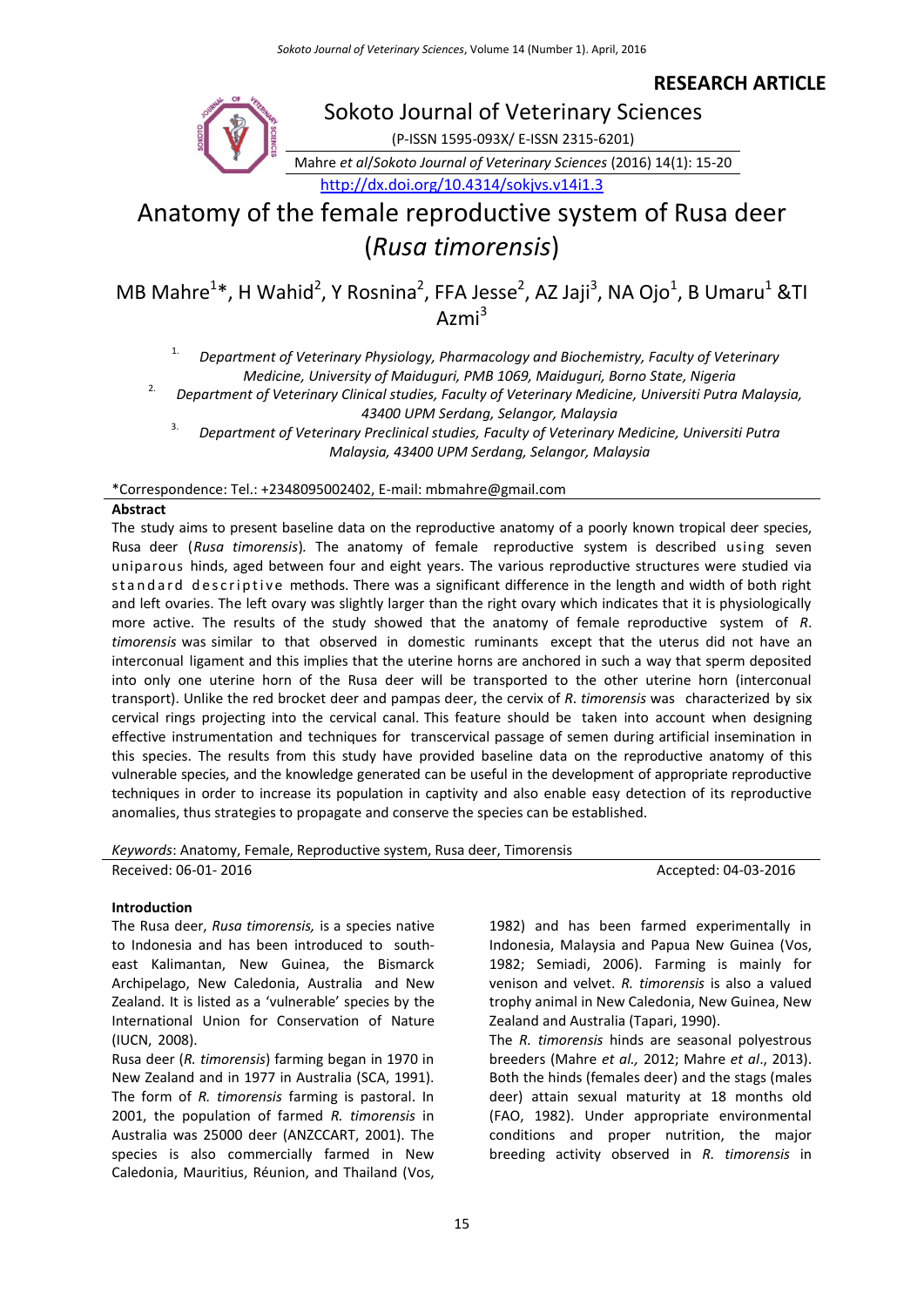Malaysia is between the months of March and July (Mahre *et al.,* 2012; 2013; 2014). Successful oestrus synchronization protocol using prostaglandin analogue ( $PGF_2α$ ) has been achieved in *Rusa timorensis* and all pregnancies were singleton (Mahre *et al.,* 2015). The reproductive cycle of *R. timorensis* (Mahre *et al.,* 2013) differs from that of other deer species (Asher, 2011).

Successful domestication of animals is associated with a collection of genes that confer a propensity to tameness (Clive, 2007) – a genotype that the *R. timorensis* perhaps shared with any species that could be domesticated.

The feasibility of the propagation and genetic management of several endangered species has been demonstrated, but success relies upon understanding of both male and female reproductive biology (Abdulhakeem *et. al.*, 2012). Understanding the unique an a tomy of the female *Rusa timorensis* reproductive system will be useful in the development of appropriate reproductive techniques in order to increase its population in captivity and also enable easy detection of its reproductive anomalies, thus strategies to propagate and conserve the species can be established. The anatomy of the female reproductive system of other deer species such as the red brocket deer (*Mazama americana*), pampas deer (*Ozotoceros bezoarticus*) and mouse deer (*Tragulus javanicus*) have been well documented (Kimura *et al.,* 2004; Ungerfeld *et al.,* 2008; Mayor *et al.,* 2012). However, no information is currently available on the anatomy of the female reproductive system of *R. timorensis*. Therefore, the aim of this study is to provide baseline data on the reproductive anatomy of a poorly known tropical deer species, Rusa deer (*Rusa timorensis*)*.*

#### **Materials and Methods**

*Ethical consideration* This study was undertaken with the approval of the Animal Care and Use Committee (reference number: UPM/FPV/PS/3.2.1.551/AUP-R141), Universiti Putra Malaysia.

#### *Animals and management*

The morphology of the female reproductive system was studied on seven uniparous hinds, aged between four and eight years. The hinds were aged using their date of birth records. The reproductive status of all the hinds (uniparous with 2 to 4 singleton pregnancies) was obtained from the farm records. Five of the hinds were killed by wild dogs and the other two were slaughtered as described by Dahlan (2009). The hinds were raised at the Universiti Putra Malaysia deer breeding unit (2.995<sup>O</sup>N, 101.729<sup>O</sup>E). Each hind was fed 3.4 kg of commercial hays (16% crude protein), 1.1 kg of concentrates (15% crude protein) daily and fresh water was provided *ad libitum*.

## *Examination of the reproductive system*

The reproductive tracts were examined *in situ* and then removed. The vulva, vagina, cervix, uterine body, uterine horns, oviducts and ovaries, from each animal were measured using a pair of calipers (Danyang Youngshun Tools Co. Ltd. China) and a long string. The lengths of the ovaries were measured from pole to pole and their volume calculated based on the formula,  $V = 4/3 \times \pi abc$ , where V is the volume of the ovary, 'a', 'b', and 'c' represent the long axis, short axis and width of ovary respectively. The length of the vulva was measured from the external vulva to the opening to the vestibule while that of the vagina was measured from the vestibule to the external cervical ostium. The cervical length was measured as the distance between the external and the internal ostia. The uterine horns were measured from the point of bifurcation to the utero-tubal junction. The length of the oviduct was taken from the uterotubal junction to the end of the fimbriae. The presence or absence of follicles and corpora lutea on the ovaries was also recorded.

#### *Data analysis*

Data were analyzed using the statistical software IBM SPSS Statistic 22. Mean and standard error of mean for each reproductive tract segment were calculated. Shapiro Wilks W test was used for normality testing. Paired Wilcoxon Signed Rank test was used to test for differences in measurements between the paired reproductive tract structures. Spearman correlation was used to test for possible influence of the number of previous pregnancies on the parameters of the reproductive tracts measured. The equation as described by Morris (1999) was applied to the parameters of the reproductive tracts measured to see if the sample size in the experiment was sufficient to show adequate replication in order to be able to detect a significant difference between animals. Differences were statistically significant when P < 0.05.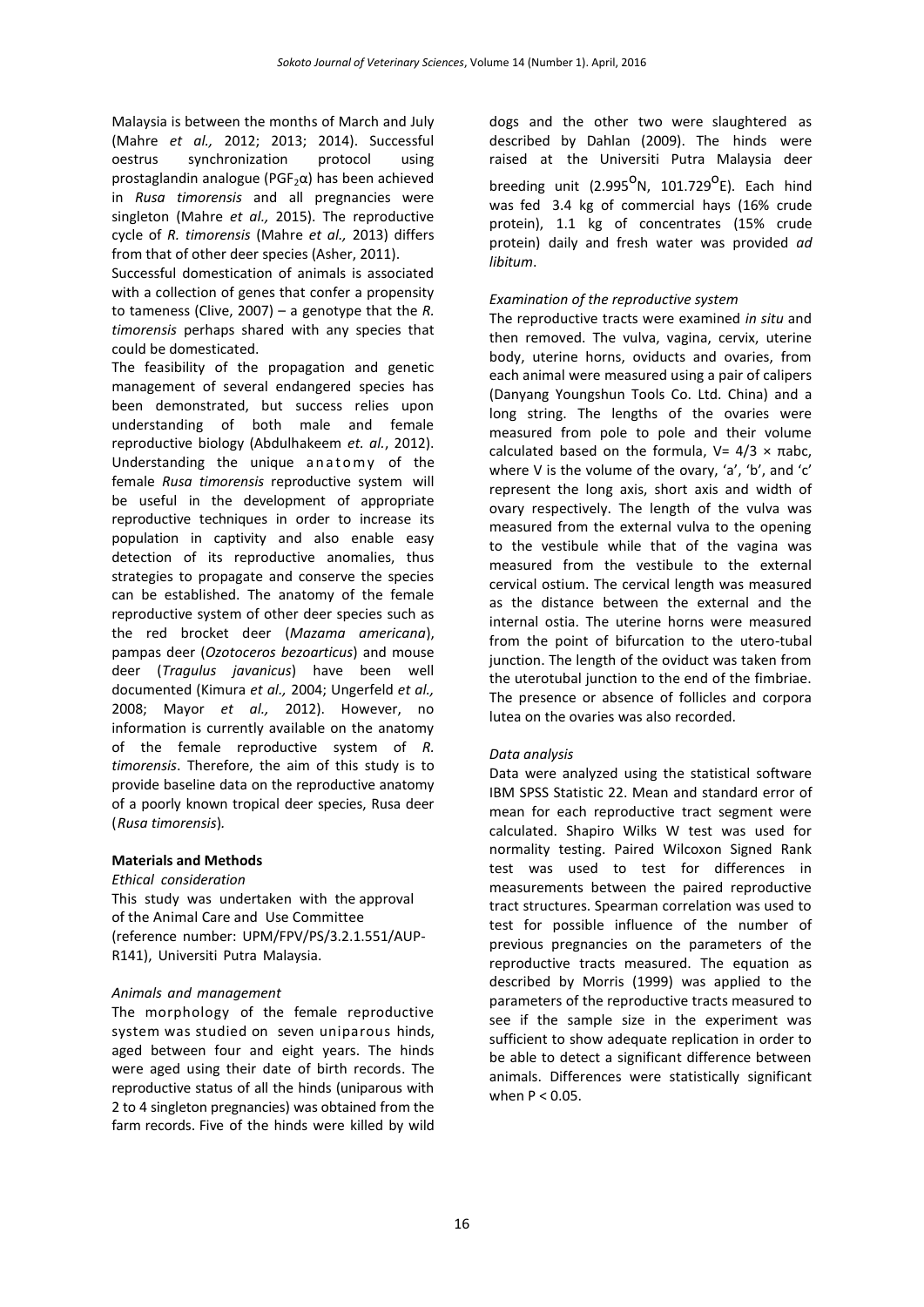| <b>Structures</b> | Left (Mean $\pm$ SEM) |                 | Right (Mean ± SEM) | $P$ –value |
|-------------------|-----------------------|-----------------|--------------------|------------|
| Ovary             | Length                | $1.8 \pm 0.6$   | $1.0 \pm 0.0$      | P < 0.05   |
|                   | Width                 | $1.0 \pm 0.9$   | $0.5 \pm 0.2$      | P < 0.05   |
|                   | <b>Thickness</b>      | $1.4 + 1.1$     | $1.0 \pm 0.8$      | P > 0.05   |
|                   | Weight                | $0.8 g \pm 0.4$ | $0.3 g \pm 0.0$    | P < 0.05   |
| Oviduct           | Length                | $10.1 \pm 0.7$  | $9.8 \pm 0.8$      | P > 0.05   |
| Uterine horn      | Length                | $11.0 \pm 0.5$  | $10.6 \pm 0.7$     | P > 0.05   |
|                   | Width                 | $1.5 \pm 0.5$   | $1.2 \pm 0.0$      | P > 0.05   |
| Uterine body      | Length                | $4.4 \pm 0.4$   |                    |            |
| Cervix            | Length                | $4.4 \pm 0.8$   |                    |            |
| Vagina            | Length                | $11.4 \pm 0.9$  |                    |            |
| Vulva             | Length                | $4.1 \pm 0.4$   |                    |            |

**Table 1:** Measurements of female Rusa deer reproductive structures (cm)

## **Results**

#### *Anatomy of the hind's reproductive tract*

Table 1 shows the measurements of *R. timorensis*  reproductive structures. There was a significant difference in the length and width of both right and left ovaries. The left ovary was slightly larger than the right ovary. There was no significant difference in oviduct and uterine horn lengths between the left and right reproductive structures. The mean lengths of the uterine body, cervix, vagina and vulva were: 4.4±0.4cm, 4.4±0.8cm, 11.8±0.9cm and 4.1±0.4cm respectively. The main reproductive anatomical characteristics of *R. timorensis* are described as follows: the internal female genital organs are located within the pelvic cavity, ventral to the rectum and dorsal to the urinary bladder. There is a pair of ovaries (Plate I) and each ovary is located close to the middle of the lateral side of the pelvic inlet. *In situ*, they lie just cranial to the external iliac artery. The ovaries are oval in shape, flattened laterally and attached closely to the walls of the uterus approximately at a level opposite the caudal end of the fused section of the uterine horns. The average volume of the left ovary is  $10.6 \pm 1.5$  cm<sup>3</sup> and of the right ovary is  $6.6 \pm 0.5$  cm<sup>3</sup>. Follicles are seen to protrude from the surface of the left ovaries of three hinds. The surfaces of ovaries of the other hinds are smooth, indicating absence of follicular activity.

Analysis from the Spearman correlation showed that the number of previous pregnancies had no significant influence on the parameters of the reproductive tracts measured ( $P > 0.05$ ). It was also found that to be able to show a 50% difference in the parameters of the reproductive tracts measured, which is what our results showed, only five animals would have been needed to be used to show a significant difference. From this we can confirm that adequate replication was made for measurement of the

parameters of the reproductive tracts of *Rusa timorensis.*

The pair of oviducts (uterine tube) which comprised the infundibulum, ampulla and isthmus are long and winded and lie in the mesosalpinx, adiacent to the ovaries. The infundibulum has irregular fimbrae along its margin, covering the ovaries. It surrounds the ovary, forming a welldeveloped ovarian bursa with a large opening.

The uterus consists of a small uterine body and two short uterine horns (Plate I). The uterine horns continue directly into the oviducts. The average length of the uterine body is 4.4 **±** 0.4 cm and its lumen is continuous cranially with the lumina of the uterine horns through two discrete openings. Three distinct parts of the broad ligament attached the ovaries (mesovarium), oviducts (mesosalpinx) and the uterus (mesometrium) to the abdominal wall. Unlike in the red brocket deer and mouse deer, the uterus of Rusa deer did not have an intercornual ligament.

The cervix located at the caudal end of the uterine body (Plate II) is a firm, muscular tube characterized by a constricted lumen. Longitudinal section of the cervix revealed that the lumen is narrow and convoluted, its path being formed by firm fibrous knob-liked projections from the wall of the cervix (Plate III). Six circular folds (cervical rings) project into the cervical canal (Plate II). These folds vary in height and length, and are annulus. The most cranial fold is not as well developed as the other five and the numbers of cervical rings are similar between the hinds examined.

The vagina is long and wide (Plate IV). The vaginal mucosa forms longitudinal folds. The vaginal cavity extends from the caudal end of the cervix to the vestibule. The external urethral orifice marks the caudal extent of the vagina and the fornix marks the cranial extent. The vestibule extends from the external urethral orifice to the vulva.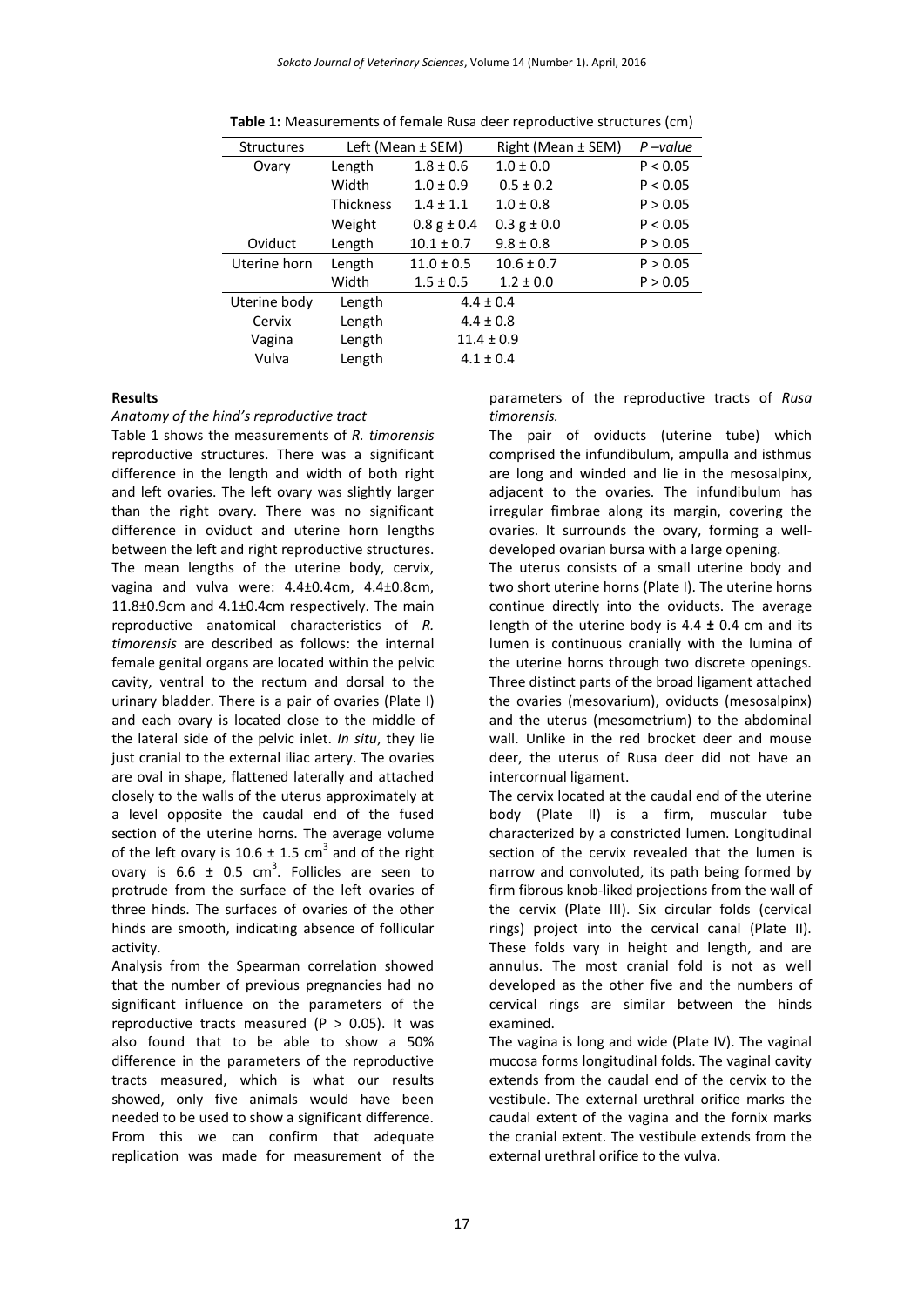

**Plate I**: A non-gravid reproductive tract of *R. timorensis* hind showing the paired ovaries (O), uterine horns (UH) and a uterine body (UB)



**Plate II:** A non-gravid reproductive tract of *R. timorensis* showing the uterine body (UB), cervix and vagina (V). Note the cervical rings (cr) and the vaginal fornix (f)



Plate III: Cervical ring projecting into the cervical canal

#### **Discussion**

The results of the present study have provided a baseline data for the dimensions of the reproductive system of the adult female *R. timorensis*. The knowledge on the anatomy of the female reproductive system is essential for the development of a protocol for artificial insemination as well as pregnancy diagnosis and dealing with infertility problems (Memon, 1996).



**Plate IV:** Non-gravid reproductive tract of *R. timorensis* showing the uterine body (UB), cervix and vagina. NOTE: The vagina is divided into anterior vagina (av), posterior vagina (pv) and external urethral orifice (euo).

One of the most important aspects to be considered when designing an experiment is if adequate replication has been used to provide a reliable outcome. This is very important especially for captive and vulnerable species where cost of replication can quite often be expensive. The parameters of the reproductive tracts measured in *Rusa timorensis* were shown to be adequately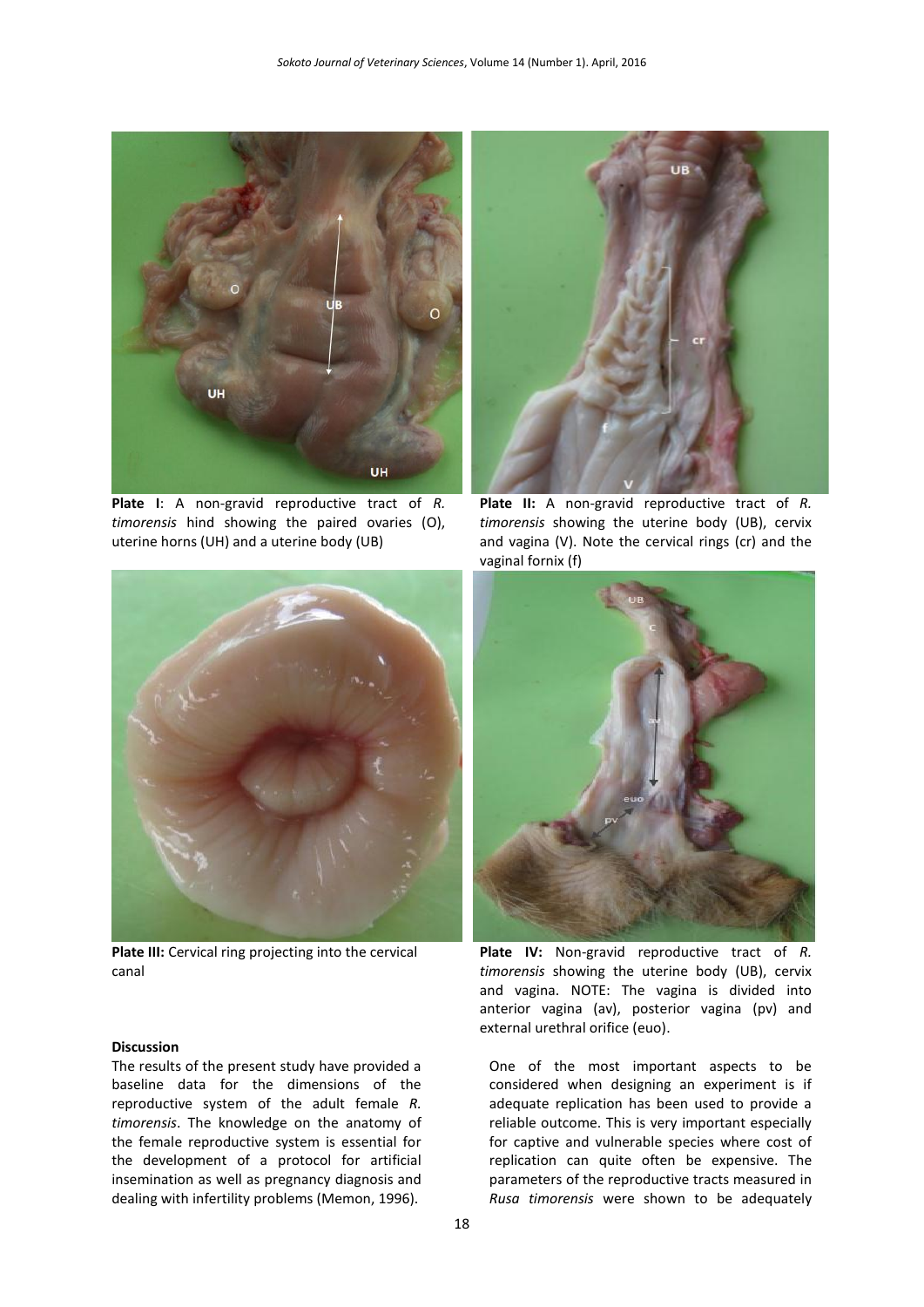replicated according to the equation described by Morris (1999). It showed that only five *Rusa timorensis* hinds would be required to show a 50% significant difference between *Rusa timorensis* hinds.

The general morphology of the reproductive organs of *R. timorensis* was similar to that of other deer species such as the red brocket deer (*Mazama americana*), pampas deer (*Ozotoceros bezoarticus*) and mouse deer (*Tragulus javanicus*) (Kimura *et al.,* 2004; Ungerfeld *et al.,* 2008; Mayor *et al.,* 2012). However, unlike those of the red brocket deer and mouse deer, the Rusa deer uterus did not have an interconual ligament and this implies that the uterine horns are anchored in such a way that sperm deposited into only one uterine horn of the Rusa deer will be transported to the other uterine horn (interconual transport).

The ovaries of the *R. timorensis* were significantly smaller than that of the cow and were similar in size and shape to that observed in the sheep and goats and pampas deer (*Ozotoceros bezoarticus*) (Dyce *et al.,* 2002; Konig & Libich, 2007; Ungerfeld *et al.,* 2008; Jaji *et al.,* 2012). Unlike cows, sheep, goats and red brocket deer, the left ovary was slightly larger than the right ovary. This is in contrast to the statement of Rind *et al.* (1999) who observed that the right ovary was on the average slightly larger than the left ovary indicating that the right ovary is more active physiologically than the left ovary.

There were no significant differences in the structure of the oviduct and the ovarian bursa of the *R .timorensis* compared with domestic ruminants (Stalheim *et al.,* 1975; Kimura *et al.,* 1995) and other deer species (Kimura *et al.,* 2004; Ungerfeld *et al.,* 2008; Mayor *et al.,* 2012).

Similarly, as in other deer species (Ungerfeld *et al.,* 2008; Kimura *et al.,* 2004), the uterus of the *R. timorensis* consisted of a small uterine body and two short uterine horns. The length and diameter of the non-gravid uterus recorded in this study were higher than the values recorded by Mayor *et al.* (2012) in the red Brocket deer. The discrepancy may be due to species variation.

#### **References**

- Abdulhakeem HE, Mohammad BA, Khaleel J, Zuhair A, Bani I, Mustafa MA, Ashraf NE, & Maen MA (2012). Female reproductive tract anatomy of the endangered Arabian orynx (*Orynx leucorynx*) in Jordan. *Italian Journal of Anatomy and Embryology,* **117**(3): 167 – 174*.*
- Asher GW (2011). Reproductive cycles of deer. *Animal Reproduction Science,* **124**(3-4):  $170 - 175.$

The cervix of the *R. timorensis* was characterized by a constricted lumen and six circular folds (cervical rings) which projected into the cervical canal. This was in contrast to the findings of Ungerfeld *et al.* (2008); Dayan *et al.* (2010); and Mayor *et al.* (2012) who observed only four cervical rings in the cervix. This feature should be taken into account when designing effective instrumentation and techniques for transcervical passage of semen during artificial insemination in this species. The length of the catheter should be specifically adapted to the *R. timorensis* cervix anatomy. The 4.4±0.8cm (cervical length) determines the penetration depth of the catheter. The catheter should have a rigid proximal portion for easy insertion through the cervix and a flexible soft distal tip for non-traumatic and gentle semen transfer. Analysis from the Spearman correlation showed that the number of previous pregnancies had no significant influence on the parameters of the reproductive tracts measured which is an indication that involution of the uterus was not impaired in *Rusa timorensis*.

It could be concluded from this study that the anatomy of female *R. timorensis* reproductive system shares some anatomical characteristics with that of domestic ruminants with few peculiarities such as the absence of interconual ligament in the uterus. The results from this study have provided baseline data on the reproductive anatomy of this vulnerable species, and the knowledge generated can be useful in the development of appropriate reproductive techniques in order to increase its population in captivity and also enable easy detection of its reproductive anomalies, thus strategies to propagate and conserve the species can be established.

#### **Acknowledgement**

This research was supported by a grant from Research University Grant Scheme (RUGS), Universiti Putra Malaysia Project 9301400, for which the authors are grateful.

- ANZCCART (2001). Australian and New Zealand Council for the Care of Animals in Research and Teaching. Fact Sheets. *www.adelaide.edu.au/ ANZCCART/Publications*. Retrieved 20- 12-2014.
- Clive R (2007). *Domestication*. Greenwood Publishing Group, *Science*. Pp 122 – 126.
- Dahlan I (2009). Characteristics and *Cutability of Farmed* Rusa deer (*Cervus timorensis*) carcasses for marketing of venison.